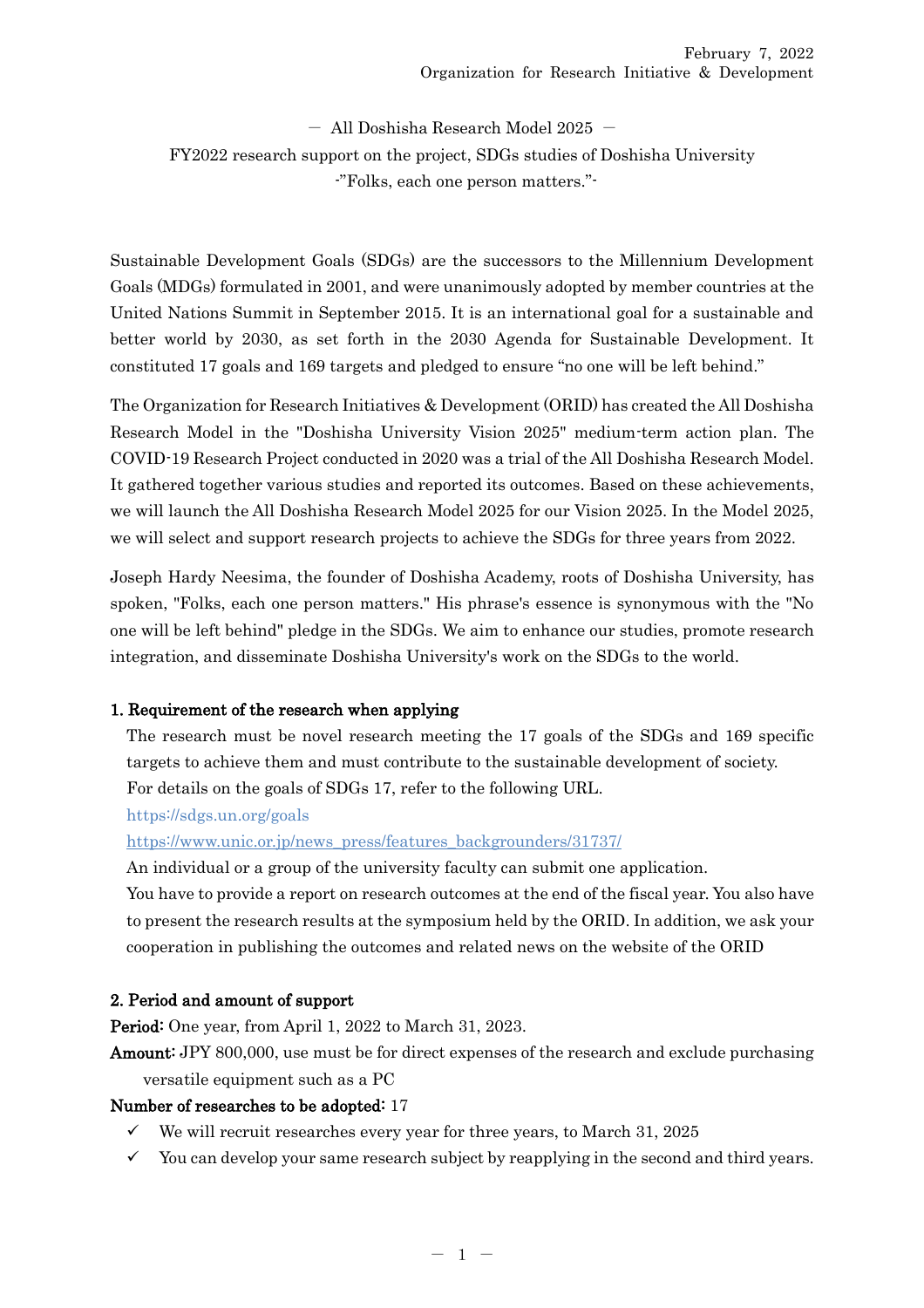## 3. Application and selection

Proposal document: Fill in the paper, separately indicated, [FY2022 research support on the project, SDGs studies of Doshisha University -" Folks, each one person matters."] and send it by e-mail to [ji-knkak@mail.doshisha.ac.jp.](file:///D:/Documents%20and%20Settings/rs-kj61/デスクトップ/新しいフォルダー%20(3)/ji-knkak@mail.doshisha.ac.jp)

The subject of the e-mail should be [FY2022 research support on the project, SDGs studies of Doshisha University\_your full name (or full name of the representative of the group)].

Proposal period: From Feb. 7 (Mon.) to 12:00, Feb. 28 (Mon.), 2022 [Punctuality]

- Selection: The Director of ORID will make the final decision following proposal review by the selection committee.
- Notification of selection results: The applicant will receive selection results by e-mail in mid-April 2022.

Seventeen Goals of the SDGs

| Logo                                           | Goal                                                                                                                                                       |
|------------------------------------------------|------------------------------------------------------------------------------------------------------------------------------------------------------------|
| 1 <sup>NO</sup><br>Poverty<br><b>Axie Axie</b> | No poverty<br>End poverty in all its forms everywhere                                                                                                      |
| $2$ $2$ HUNGER                                 | Zero hunger<br>End hunger, achieve food security and improved nutrition and<br>promote sustainable agriculture                                             |
|                                                | Good health and well-being<br>Ensure healthy lives and promote well-being for all at all ages                                                              |
| QUALITY<br>Education                           | <b>Quality education</b><br>Ensure inclusive and equitable quality education and promote lifelong learning<br>opportunities for all                        |
| <b>GENDER</b><br>EQUALITY                      | <b>Gender</b> equality<br>Achieve gender equality and empower all women and girls                                                                          |
| <b>CLEAN WATER</b><br>AND SANITATION           | Clean water and sanitation<br>Ensure availability and sustainable management of water and<br>sanitation for all                                            |
|                                                | Affordable and clean energy<br>Ensure access to affordable, reliable, sustainable and modern<br>energy for all                                             |
|                                                | Decent work and economic growth<br>Promote sustained, inclusive and sustainable economic growth, full<br>and productive employment and decent work for all |
|                                                | Industry, innovation, infrastructure<br>Build resilient infrastructure, promote inclusive and sustainable<br>industrialization and foster innovation       |